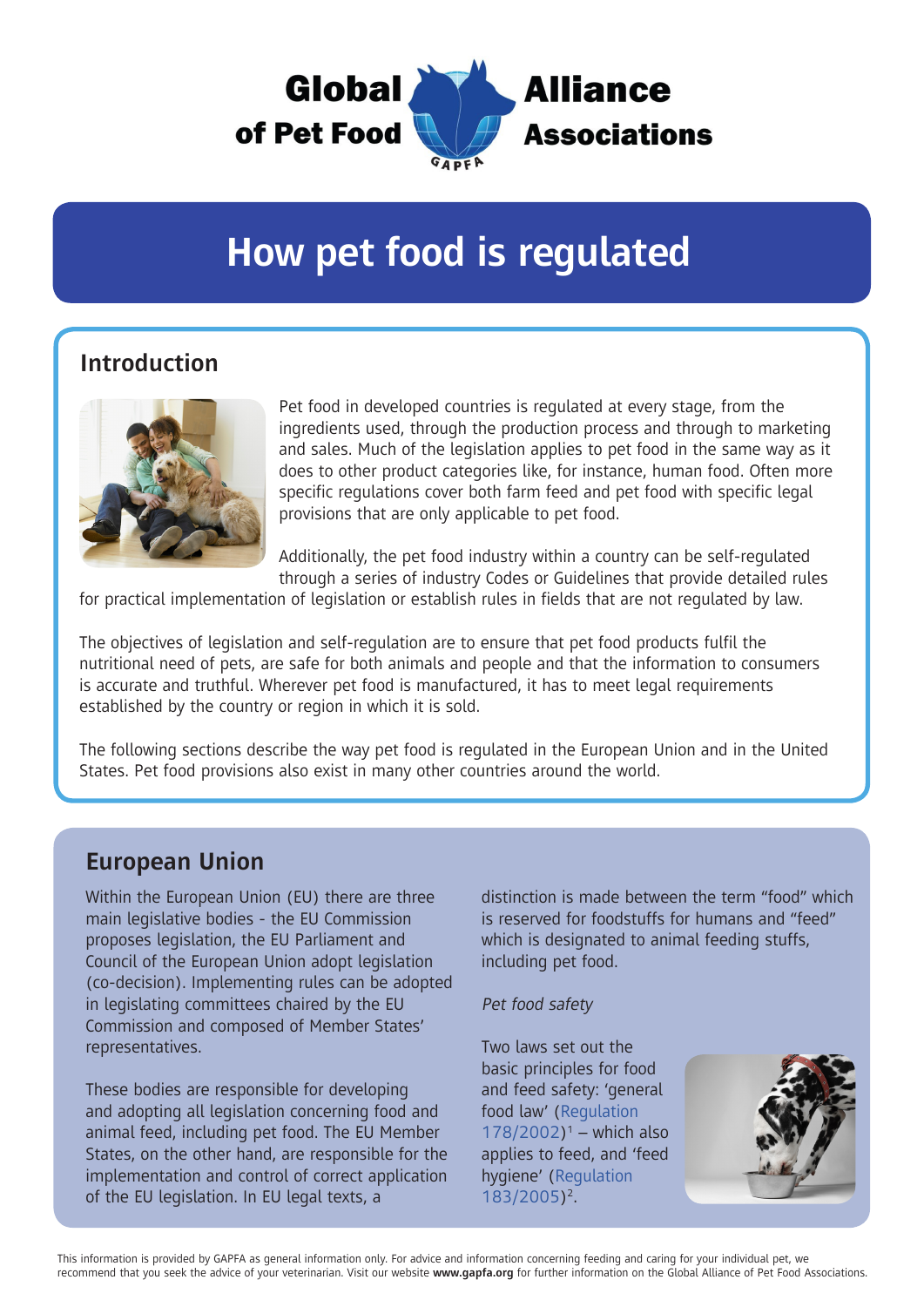The Animal By-Products Regulations [1069/2009](http://eur-lex.europa.eu/legal-content/EN/TXT/PDF/?uri=CELEX:02009R1069-20140101&rid=1)3 and [142/2011](http://eur-lex.europa.eu/legal-content/EN/TXT/PDF/?uri=CELEX:02011R0142-20170529&rid=1)4 provide detailed rules on the safety of raw materials of animal origin used in pet food, their processing requirements (including pet food) and includes model health certificates for imports to the EU.

Regulation [999/2001](http://eur-lex.europa.eu/legal-content/EN/TXT/PDF/?uri=CELEX:02001R0999-20170517&rid=1)5 on protective measures against transmissible spongiform encephalopathies (TSE) lays down restrictions concerning specified risk materials, import/export restrictions and rules on processed animal proteins (meat meals).

Regulation [1831/20036](http://eur-lex.europa.eu/legal-content/EN/TXT/PDF/?uri=CELEX:02003R1831-20151230&rid=1) regulates the additives permitted in animal feed and, as applicable, their maximum limits. This means that all additives have to be evaluated on their safety and efficacy before being used in animal feed. All approved additives are listed in the [Register published by](http://ec.europa.eu/food/food/animalnutrition/feedadditives/registeradditives_en.htm) 

#### [the EU Commission](http://ec.europa.eu/food/food/animalnutrition/feedadditives/registeradditives_en.htm).

Directive [2002/327](http://eur-lex.europa.eu/legal-content/EN/TXT/PDF/?uri=CELEX:02002L0032-20150227&rid=1) on undesirable substances in feed sets maximum limits for a number of contaminants (mycotoxins, heavy metals, dioxins etc.) with specifications for raw materials, finished feed and per animal species.

#### Labelling and Claims

Regulation [767/20098](http://eur-lex.europa.eu/legal-content/EN/TXT/PDF/?uri=CELEX:02009R0767-20100901&rid=4) provides rules for labelling, claims and other forms of marketing communication to make sure that the information provided to consumers is accurate and truthful. This regulation also provides for dietetic products [products for **par**ticular **nut**ritional purposes (PARNUT)]. Directive [2008/38](http://eur-lex.europa.eu/legal-content/EN/TXT/PDF/?uri=CELEX:02008L0038-20141112&rid=1)9 lists all approved PARNUT indications and the specific conditions for the diets that are put on the market for each of those indications.

#### **USA**

In the United States, pet food is regulated by the U.S. Food and Drug Administration (FDA)<sup>10</sup>. While pet food makers and their suppliers have always been required to market safe products under the Federal Food Drug and Cosmetic Act (FD&CA) of 1938, pet food and treats are now also regulated under the Food Safety Modernization Act (FSMA)<sup>11,12,13</sup>. Signed into law in 2011, FSMA amended FFDCA to set forth requirements for pet food manufacturers to comply with Current Good Manufacturing Practices, and identify potential safety hazard and subsequently establish preventive controls for those hazards. The focus for human and animal food under the law is prevention of illness, rather than reacting and correcting issues that arise. The law also provides FDA with the authority to conduct facility inspections to verify FSMA compliance; and to ensure imported foods meets U.S. food safety standards.

In addition, FDA has federal labelling requirements under FFDCA, such as net weight, Guaranteed Analysis of certain nutrients, and name and address of the manufacturer or distributor. While FDA has federal regulatory authority, pet food and treats are also typically regulated in individual states by their departments of agriculture. To

facilitate uniform interpretation and enforcement of state regulations, the majority of those states follow the model laws and regulations as set forth by the Association of American Feed Control Officials (AAFCO) $14$ , an organisation of state and federal regulators. These models augment and complement the FDA regulations, covering many aspects of labelling not addressed at the federal level. AAFCO also sets nutrient standards for substantiation of nutritional adequacy and defines ingredients and specifies acceptable ingredient names. AAFCO is a private organisation, but all AAFCO members must be state or federal government officials.

Laws and regulations developed by AAFCO are not directly enforceable, because AAFCO is not a governmental institution, but AAFCO provides a forum whereby control officials, industry associations and consumer groups meet in partnership to address problems and provide guidance. AAFCO remains the recognised information source for pet food labelling, ingredient definitions, official terms and standardised feed testing methodology. This information is published annually in their [Official](http://www.aafco.org/publications)  [Publication](http://www.aafco.org/publications). Feed control officials within each state inspect facilities and enforce these regulations.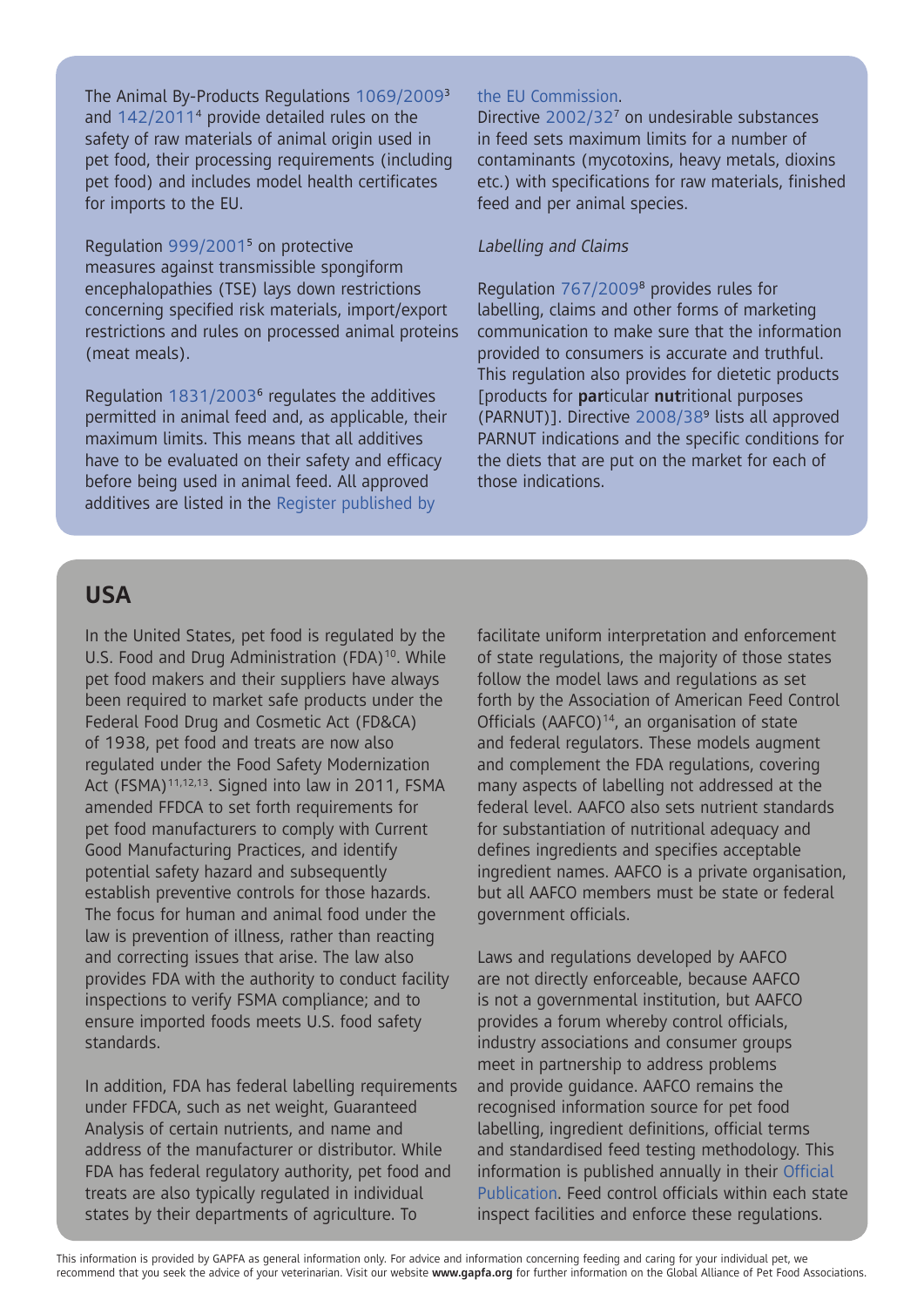# **[GAPFA \(Global Alliance of Pet Food Associations\)](http://www.gapfa.org)**

GAPFA brings together 15 national and regional pet food associations globally as well as corporate members with a focus on food for dogs and cats. GAPFA was officially established in November 2014 under Belgian law.

The GAPFA mission is to support the health and wellbeing of pets and to promote the benefits of

living with them, by providing a forum for global industry consensus to address key mutual issues. Its vision is to be recognised as the global voice of the pet food industry. The focus of GAPFA is to harness the collective knowledge and experience of the global pet food industry with the objective to develop science-based global nutritional and safety standards which will provide reference and will facilitate trade of pet food.



# **[Pet Food Institute \(PFI\)](http://www.petfoodinstitute.org)**

The Pet Food Institute, whose members make 98% of all U.S. pet food and treat products, serves as the voice of U.S. pet food and treat makers. Founded in 1958, PFI provides factual information about pet food and treat safety, nutrition, and health to pet lovers, and advocates for a transparent, science-based regulatory environment for its members.

PFI is dedicated to advocating for legislation, regulations and technologies that support the domestic manufacture and global distribution of safe, quality pet food and that provide for consumer choice; promoting pet food safety innovation in manufacturing and handling practices; delivering information about issues impacting pet food makers, their suppliers and distributors, pet lovers and other relevant stakeholders; and communicating the benefits of pet ownership to the general public at large.

## **[FEDIAF \(European Pet Food Industry Federation\)](http://www.fediaf.org)**

Established in 1970, the Fédération Européenne de l'Industrie des Aliments pour Animaux Familiers (FEDIAF), the European Pet Food Industry Federation, represents the pet food industry in Europe and unites the national professional organisations of 26 European countries, whether or not belonging to the EU, via 18 national or regional pet food industry associations. FEDIAF represents around 650 companies responsible for producing more than 90% of European pet food. The national organisations represent manufacturers, packers and importers of prepared pet food, including foods for dogs, cats, birds, and other pets.

FEDIAF represents the European pet food industry in all external forums. Through its national Associations, FEDIAF also collaborates with local and national authorities. As a competent partner, FEDIAF cooperates with the European authorities to implement pet food law designed to ensure the manufacture and distribution of safe, nutritionally balanced and palatable pet food products. This has led to a development of **Self Regulation** in a form of three industry Codes, which have been recognised by the EU authorities. The 3 self-regulating FEDIAF Codes are the "[Guide to good](http://www.fediaf.org/component/attachments/attachments.html?task=attachment&id=82)  [practice for the manufacture of safe pet foods](http://www.fediaf.org/component/attachments/attachments.html?task=attachment&id=82)", the ["FEDIAF Code of good labelling practice for pet](http://www.fediaf.org/component/attachments/attachments.html?task=attachment&id=79)  [food](http://www.fediaf.org/component/attachments/attachments.html?task=attachment&id=79)", and the ["Nutrition guidelines for complete and complementary pet food for cats and dogs](http://www.fediaf.org/component/attachments/attachments.html?task=attachment&id=77)". Wherever possible, FEDIAF strongly encourages responsible dog and cat ownership.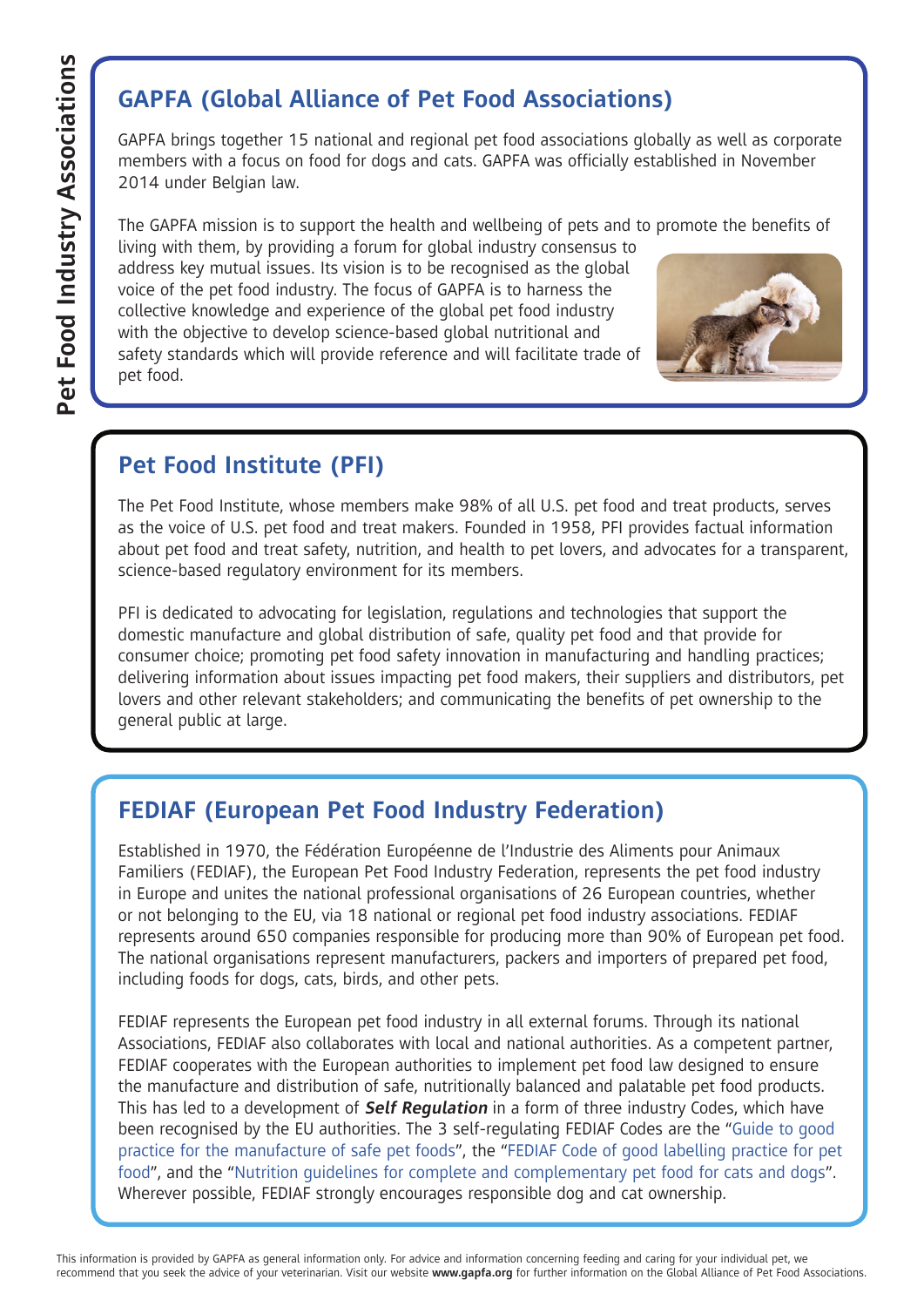## **National Research Council (NRC) Publications**

The NRC was established by the National Academy of Sciences in 1916. It is not part of the United States government and is not an enforcement agency, but was expressly commissioned to provide advice to the U.S. government on scientific and technical matters. The activities of the NRC Committee on Animal Nutrition include the development of nutrient requirement standards for domestic and laboratory animals such as the Nutrient Requirements of Dogs and Cats 200615, written by the ad hoc Committee on dog and cat nutrition. The 2006 NRC publication provides a thorough review of the scientific literature and makes recommendations for both the **minimum** requirement and safe upper limit of intake of nutrients in healthy dogs and cats. Although the 2006 edition has added values of recommended allowances, nutrient availability and digestibility of pet foods processed with typical ingredients may still differ. While the publication is not used directly to establish regulatory standards for commercial pet foods, the recommendations contained in the NRC Nutrient Requirements of Dogs and Cats are considered by other organisations charged with that task (e.g., FEDIAF, AAFCO). It is an important source of research information on small animal nutrition, and is cited frequently in the scientific literature.

## **[FEDIAF Nutrition Guidelines for Complete and Complementary](http://www.fediaf.org/self-regulation/nutrition/)  [Pet Food for Cats and Dogs](http://www.fediaf.org/self-regulation/nutrition/)**

The Nutritional and Analytical Sciences Working Group of FEDIAF developed nutritional guidelines for cats and dogs, which are updated as soon as new scientific data become available. The objective is to provide practical nutrient recommendations for



pet food manufacturers when formulating products for healthy dogs and cats during adulthood, growth and reproduction, and to be the reference document on pet nutrition in Europe for EU and local authorities, consumer organisations, professionals, and customers. The guidelines use NRC recommendations and studies published by internationally recognised nutritionists, veterinarians and other researchers. AAFCO official publications are also taken in consideration. The nutrient levels take into account the (lower) energy requirements of household pets and, where possible, available data from practical pet foods. The FEDIAF Nutritional and Analytical Sciences Working Group cooperates with a Scientific Advisory Board of 10 leading nutritionists from different European universities.